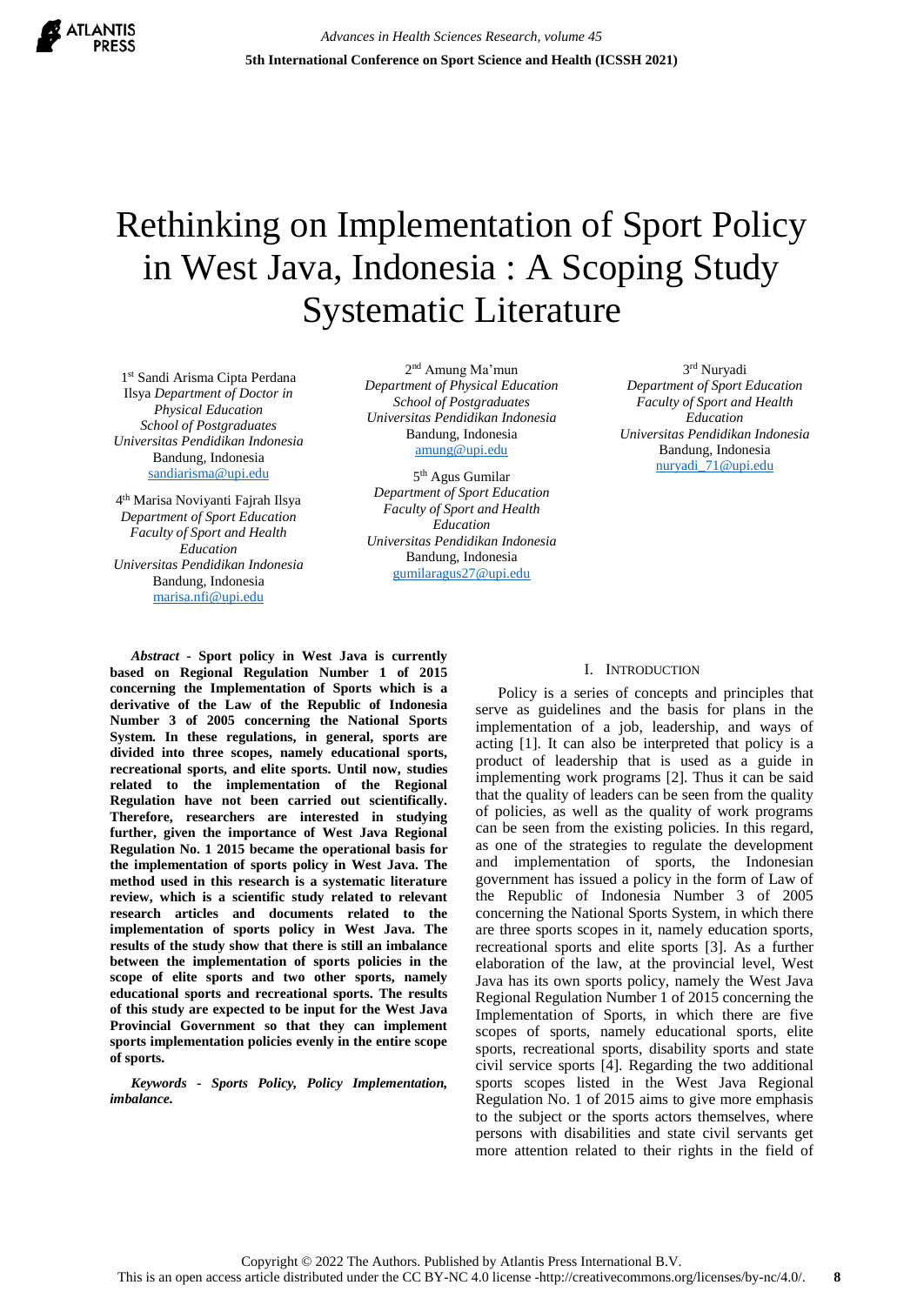sports in the scope of educational sports, elite sports, and recreational sports.

West Java Regional Regulation No. 1 of 2015 concerning the implementation of sports is the legal basis for making sports an important aspect in the context of national development, especially in West Java, if it can be implemented properly in accordance with its scope, it will have a direct impact on improving the quality of life of the community, in in addition to the achievement of the sport itself. Adequate public health, both physically, spiritually, and socially can be formed through adequate and sustainable programmed exercise habits. The success of development in the field of sports will eventually come into contact with an increase in the Human Development Index (HDI), namely the dimensions of longevity and healthy life as measured by life expectancy at birth [5]. Thus the achievement of the goal of sports development becomes one of the important aspects in the national development of a country [6], although when viewed from the policy level, it is still found that sports policies often have two focuses of participation, namely the achievements of elite sportsmen or athletes and the level of participation of the general public. [7].

A State policy will be effective if it is implemented and has a positive impact on community members [8], and sports policies should reflect progress in standardization, implementation, expansion of activities and development [9]. In addition, policy evaluation is also needed to provide a warning if the policy cannot be implemented properly to the public [10]. Based on this, to take a closer look at how the implementation of sports policy in Indonesia, especially in West Java Province, further study is needed, to see to what extent the policies made have been able to solve the problems faced by the community and achieve the desired impact based on the measures or criteria that become benchmarks or assessments. as far as the author knows, the study of the evaluation of the implementation of the West Java Regional Regulation No. 1 of 2015 concerning the Implementation of Sports so far has not existed, therefore the author is very interested in studying further about the implementation of the West Java Regional Regulation No. 1 of 2015 concerning the Implementation of Sports.

# II. METHODS

The method used by the author is to use a systematic literature review, namely by identifying, assessing, and interpreting various reliable data, sources and references that can provide information on the implementation of West Java Regional Regulation No. 1 of 2015 concerning the Implementation of Sports.

## *A. Procedure*

The procedure for conducting a systematic literature review in this study is as follows :

- 1. Step 1 : Planning
	- Develop review questions; plan method/protocol
- 2. Step 2 : Data Collection
	- Comprehensive search: search strings, title/abstract screening, filtering & assessment of suitable documents and papers
	- Data extraction
- 3. Step 3 : Analysis
- Descriptive and thematic analysis
- 4. Step 4 : Synthesis
	- Discussion.

## *B. Data Analysis*

In accordance with the procedures presented in the previous section, the data analysis used in this study is descriptive analysis, namely analyzing related documents such as the performance report of the West Java Province Youth and Sports Office and the Ministry of Youth and Sports, and the results of previous studies.

#### III. RESULT

## *A. Educational Sports Scope*

Educational sports are physical education and sports that are carried out as part of a regular and continuous educational process to acquire knowledge, personality, skills, health, and physical fitness [3], [4]. When viewed from the point of view of the four key elements in physical education and school sport in the UK according to [11], that is: 1. Lifelong activities or sports become part of everyday life (lifelong activity) through the physical education curriculum (PE Curriculum), The fact that is currently happening is that it is known that the physical education curriculum in Indonesia and West Java in particular, has not shown that students will be involved in a lifelong physical activity or become part of everyday life. This can be seen in the very limited number of hours of physical education lessons each week, even as we all know that currently, physical education lessons have been abolished for grade 3 students of Vocational High Schools (SMK). 2. Out of school hour activity it is the same as extracurricular activities that provide opportunities for students to actively exercise at school outside of study hours in the context of forming active participation in lifelong sports (lifelong participation), Currently, there are several sports extracurriculars available in every school depending on the school [12], However, the level of student participation in extracurricular sports in schools in West Java is quite varied, and when viewed from the efforts made by the school to increase student interest in joining sports extracurriculars, such as providing or recruiting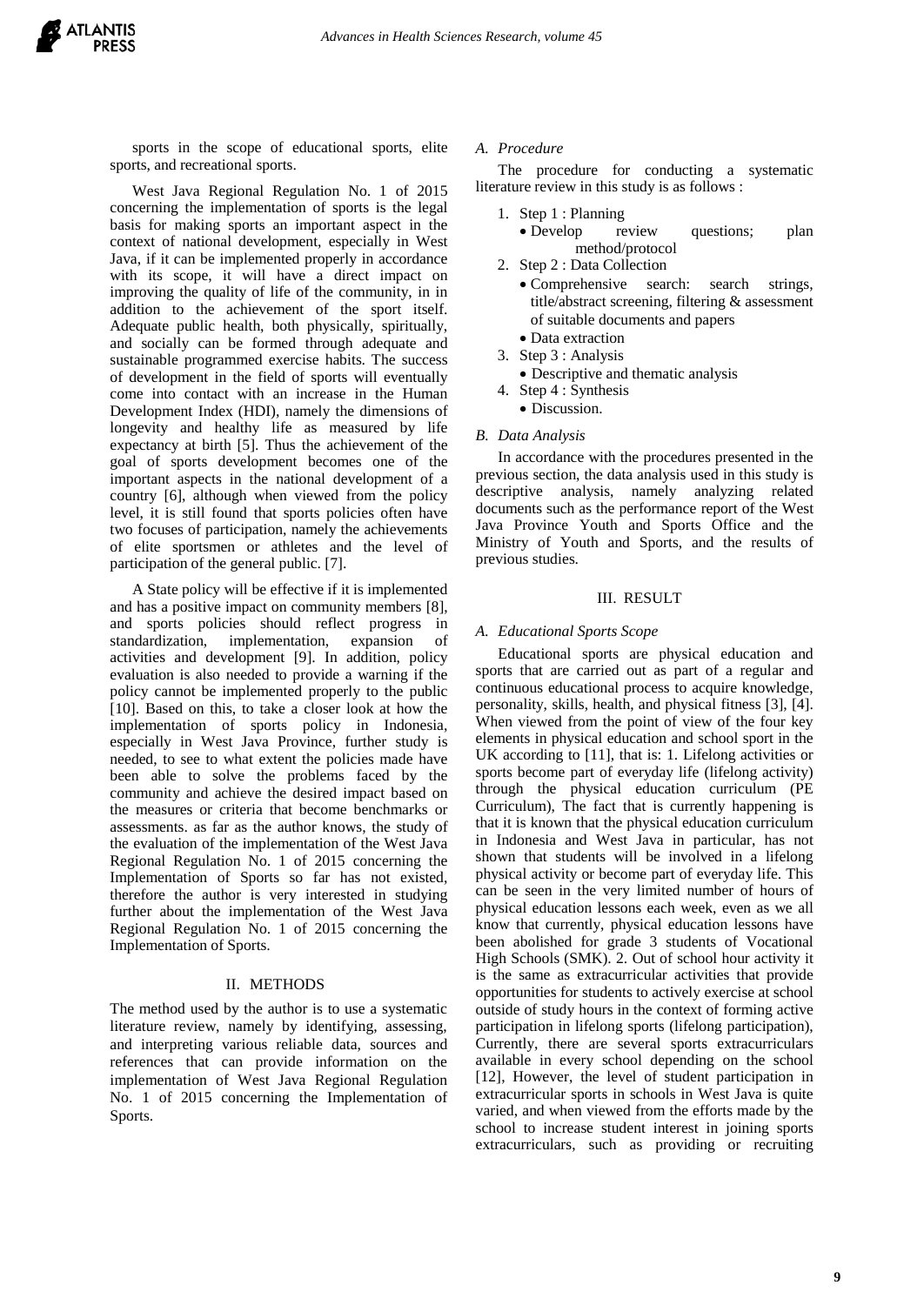special coaches who have competence in a sport, it can be said that it is still not optimum, because most of the extracurricular sports coaches are still sports teachers. 3. (Talent development) through sports classes, coaching and training centers, as well as sports schools in order to develop talent, and organizing student sports competitions that are scheduled throughout the year in a structured, systematic and sustainable manner (competitive school sport). As we know in West Java, the existence of sports classes in schools at every level is still limited, student sports coaching and training centers or what is often called PPLP do exist but not all districts and cities in West Java have them, and for sports schools Until now it has not been found in West Java, but it is still in the process of forming which is planned to be established in Kuningan districts, meanwhile for the implementation of scheduled student sports competitions which are held throughout the year in West Java, there is still very little or no existence. 4. Club links it is the same as a sports activity unit that has a network with sports associations in the community (outside school) as an effort to develop sports (sport development). Currently, the pattern of cooperation between schools in West Java and sports clubs outside of school is also still rare, even if there are still limited to certain sports such as Basketball, Badminton and Softball/Baseball, it is only available in certain schools.

# *B. Recreational Sports Scope*

In measuring the implementation of sports policies and development in the scope of recreational sports, in Indonesia there is an instrument known as the Sport Development Index (SDI). SDI is a composite index that reflects the success of sports development based on four basic dimensions, namely open space, human resources, community participation, and degree of physical fitness. [13]. Although the implementation of the measurement may not be completely ideal, this instrument is often used as a benchmark for the success of sports development. In 2017, the results of the SDI measurement by the Ministry of Youth and Sports showed a result of 30 % consisting of the participation dimension of 32 %, the dimension of open space 31 %, the fitness dimension of 21 % and the dimension of human resources for Sport 37 %, while in West Java Province the measurement results were obtained SDI of 39 % consisting of the participation dimension of 31 %, the dimension of open space 53 %, the dimension of fitness 26 %, and the dimensions of human resources for sports 45 %  $[14]$ .

In relation to the participation dimension, to measure the extent to which the implementation of sports policies in West Java in particular, several measurements of the Community Participation Rate in Sports (APMO) have been carried out. Since the issuance of the West Java Regional Regulation No. 1 of 2015 concerning the implementation of sports,

APMO measurements have been carried out several times, in 2015 it reached 28.17 %, in 2016 32.04 %, in 2017 32.07 %, in 2018 a trial measurement was carried out using the APMO new method, and in 2019 the results were 52 % [15], and in 2020 it decreased to 47.3 % due to being affected by the Covid-19 pandemic situation which is still ongoing today. From this data, according to the author's view, West Java SDI can still be said to be low because it has not reached the half value (50%) as well as West Java's APMO which is still fluctuating, which means that this achievement really needs to be evaluated and of course improved.

## *C. Elite Sports Scope*

When viewed from the achievement of elite sports of West Java Province at the national level, in general it can be said very good, it is known that at the XIX National Sports Event (PON) 2016, West Java won the title of first rank [16], and at the last three National Student Sports Event (POPNAS) in 2015, 2017, and 2019, West Java also won the title of first rank in a row [15], [17], [18].

Seeing the description above, in the scope of elite sports, where West Java managed to become the overall champion in PON XIX 2016 and the last three POPNAS events, in reality this fact is not directly proportional to the achievements in the scope of recreational sports, which is reflected in the West Java sports development index by 39% and APMO which is still volatile, as well as the scope of educational sports which is still minimally achieved in its supporting aspects. Based on this description, it can be concluded that there is still an imbalance between the implementation of sports management policies in West Java in the scope of elite sports and two other sports, namely educational sports and recreational sports.

 Variables that Support the Success of Policy Implementation

Furthermore, According to [19] Policy implementation will be successful if there are four critical dimensions or supporting variables which include communication, resources, disposition or attitude and bureaucratic structure. Communication shows an important role as a reference so that policy implementers know exactly what they will do, communication can also be stated with orders from superiors to policy implementers so that policy implementation does not go out of the desired target. The issuance of West Java Regional Regulation No. 1 of 2015 concerning the implementation of sports and West Java Governor Regulation No. 45 of 2016 concerning the Position and Organizational Structure of the West Java Province Regional Apparatus is a form of communication as well as attention and orders from Regional Leaders towards implementing policies or in this case the West Java Provincial Youth and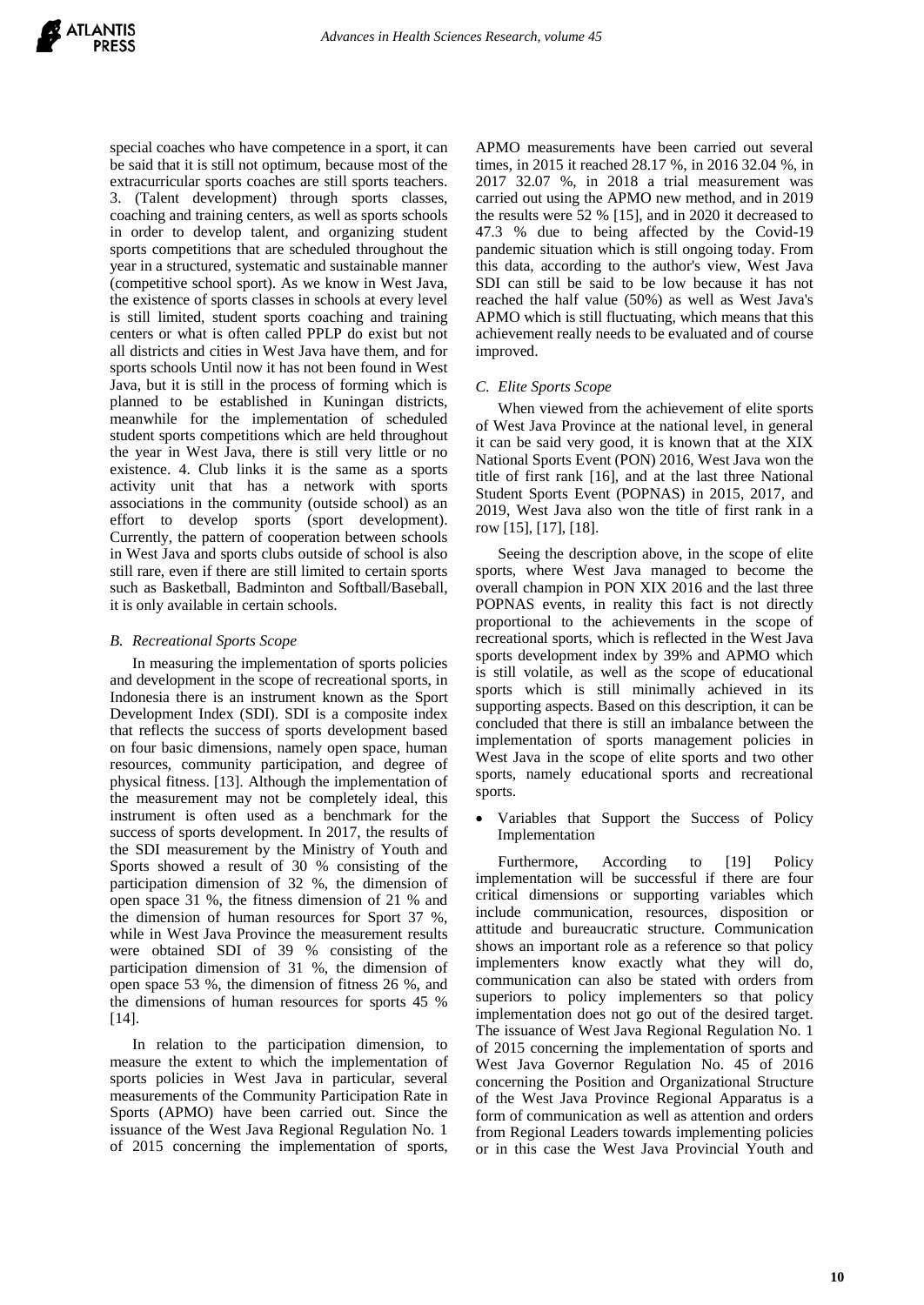Sports service as a regional apparatus that technically has the main task of carrying out government affairs in youth and sports [20].

Regarding the resource aspect, Edward III mentions that it does not only cover the number of human resources / apparatus, but also includes the ability of human resources to support the implementation of the policy. This can explain that adequate and qualified resources will result in the implementation of appropriate and effective policies. In this regard, only 24% of the human resources or apparatus currently serving in the West Java Provincial Youth and Sports Office, especially those occupying structural positions, have a sports education background qualification [\(http://dispora.jabarprov.go.id\)](http://dispora.jabarprov.go.id/), so it can be said that it is still not optimal. This is feared to be one of the causes of the less than optimal implementation of West Java Regional Regulation No. 1 of 2015 concerning the implementation of sports.

Furthermore, regarding the aspect of disposition or attitude, Edward III defines disposition or attitude as a desire or agreement among implementers to implement policies, if the implementation of policies is to be carried out effectively, implementers must not only know what they have to do, but they must also have the ability to implement it and they must also have the will to implement it. Up to now, there is no measure regarding this matter, so it is not yet known what the wishes or agreements of the implementers of sports policy in West Java are.

Regarding the bureaucratic structure, Edward III explained that it is the last variable that affects the effectiveness of policy implementation. Policy implementation involves many parties, so coordination and cooperation from each party is important. In this connection, every party involved in policy implementation needs to develop a standard implementation procedure . [21] explained that there are four main characteristics in an ideal bureaucracy, including the existence of a hierarchical structure that involves the delegation of authority from top to bottom in the organization, the existence of positions or positions each of which has strict duties and responsibilities, the existence of rules, regulations and norms governing the operation of the organization and the conduct of its members, the presence of technically qualified personnel, employed on a career basis, with promotions based on qualifications and appearance. Regarding the four main characteristics of this ideal bureaucracy, judging from its organizational structure, the West Java Provincial Youth and Sports Office has fulfilled three of them, namely a hierarchical structure that involves delegation of authority from top to bottom, positions that each have strict duties and responsibilities [22], as well as the existence of rules, regulations and standard norms that govern the work of the organization and the behavior of its employees

[20], [23]. Meanwhile, regarding technically qualified personnel, who are employed on a career basis, with promotions based on qualifications and appearance, it is still not optimal, because as previously stated, employees of the West Java Province Youth and Sports service, especially those occupying structural positions, are only 24 % who have qualifications and technically have a sports education background.

#### IV. CONCLUSION

The conclusion of this study shows that there is still an imbalance between the implementation of sports policies in West Java in the scope of elite sports and two other sports, namely educational sports and recreational sports. Another finding in this study regarding the conditions of the four critical dimensions or variables supporting the successful implementation of sports implementation policies in West Java, namely the communication variable is available, the resource variable is still not optimum, the Disposition/Attitude variable is unknown, and the Bureaucratic structure variable is available but in the aspect of personnel is still not optimum.

#### ACKNOWLEDGMENT

The authors would like to thank West Java Youth and Sports service for their help in this research. The study did not receive any financial support.

#### **REFERENCES**

- [1] K. Blakemore, "International migration in later life: Social care and policy implications," *Ageing Soc.*, vol. 19, no. 6, pp. 761–774, 1999, doi: 10.1017/S0144686X99007503.
- [2] A. Ma'mun, "Perspektif Kebijakan Pembangunan Olahraga dalam Era Demokrasi dan Kepemimpinan Nasional di Indonesia," *J. Kaji. Pendidik.*, 2014.
- [3] UU RI No 3, "Undang-Undang Republik Indonesia Nomor 3 Tahun 2005 Tentang Sistem Keolahragaan Nasional Dengan," *Pres. RI*, no. 1, pp.  $1 - 53$ , 2005.
- [4] Perda Jabar No 1, "Penyelenggaraan Keolahragaan," 2015.
- [5] S. Morse and S. Morse, "Human Development Index," in *The Rise and Rise of Indicators*, 2019.
- [6] J. Turnnidge, J. Côté, and D. J. Hancock, "Positive Youth Development From Sport to Life: Explicit or Implicit Transfer?," *Quest*, vol. 66, no. 2, pp. 203–217, 2014, doi: 10.1080/00336297.2013.867275.
- [7] R. Eime, J. Harvey, and M. Charity, "Sport participation settings: Where and 'how' do Australians play sport?," *BMC Public Health*, vol. 20, no. 1, pp. 1–9, 2020, doi: 10.1186/s12889-020-09453-3.
- [8] D. M. Ali, M. I. Islamy, B. Supriyono, and M. R. K. Muluk, "Bringing Local Wisdom-Based Local Government into Practice : A Quadrant Strategy Analysis," *Public Policy Adm. Res. IISTE*, 2013.
- [9] A. Ma'mun, "Governmental Roles in Indonesian Sport Policy: From Past to Present," *Int. J. Hist. Sport*, vol. 36, no. 4–5, pp. 388–406, 2019, doi: 10.1080/09523367.2019.1618837.
- [10] V. De Bosscher, P. De Knop, M. Van Bottenburg, and S. Shibli, "A Conceptual Framework for Analysing Sports